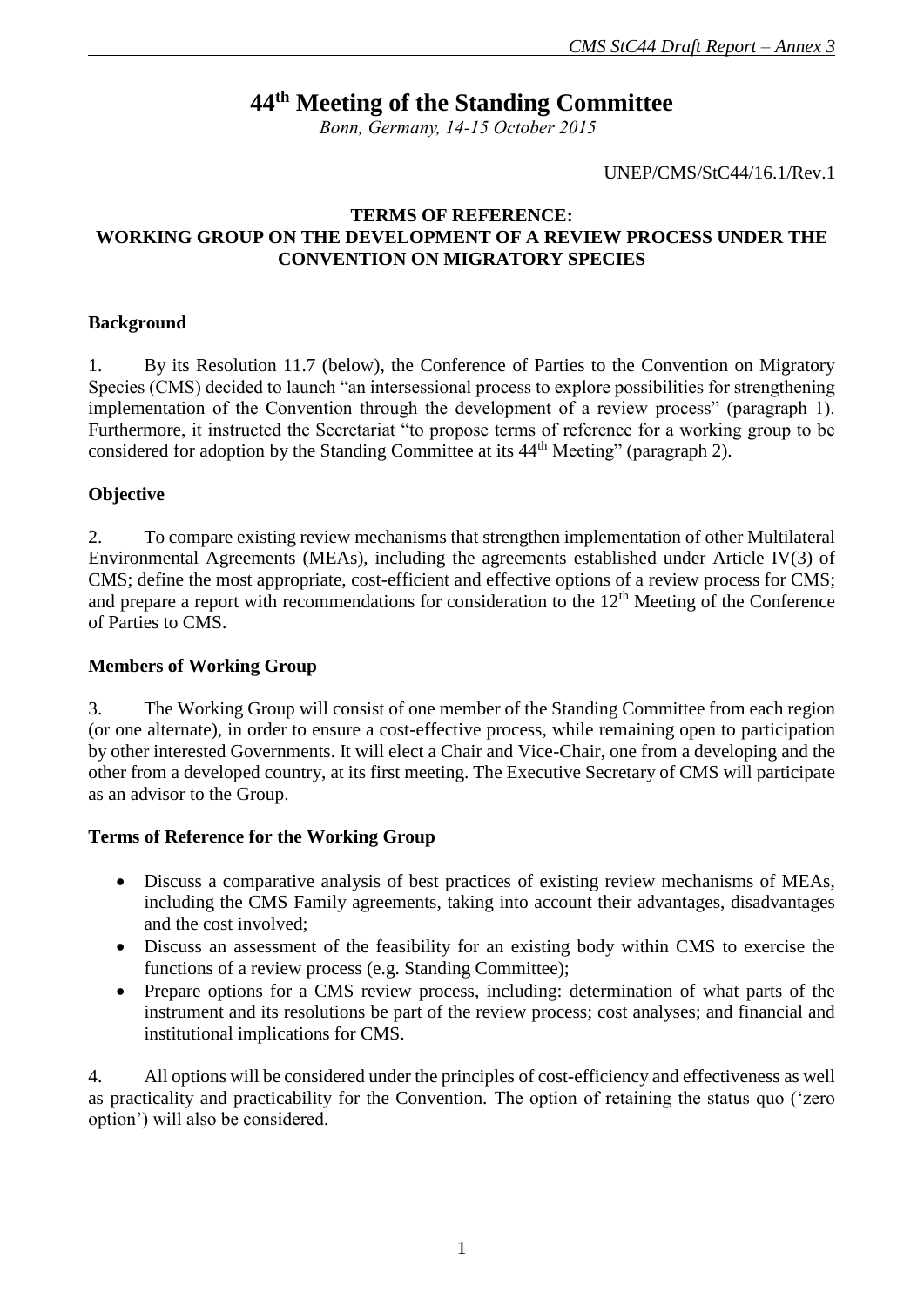## **Working Arrangements**

5. The Working Group will determine the structure of its work at its first meeting. Where at all possible, the Working Group will utilize existing meetings to conduct its work in order to reduce costs. The Secretariat will make available all expertise as required, including that of external consultants and experts if needed.

### **Budgetary Implications**

6. The Executive Secretary is requested to seek extra-budgetary resources, if required, in order to facilitate the participation of the developing countries that are represented on the Standing Committee in the meetings of the Working Group and for outsourcing some of the work.

### **Timeline**

| <b>Activity</b>                              | <b>Timing</b>                                             |
|----------------------------------------------|-----------------------------------------------------------|
| Adoption of Terms of Reference for and       | 44 <sup>th</sup> Meeting of the CMS Standing Committee    |
| establishment of Working Group               | (14-15 October 2015)                                      |
| Determination of structure of work and       | First Meeting of Working Group – stand-alone              |
| consideration of existing review mechanisms; | (June 2016)                                               |
| Discussion of options for review mechanism   |                                                           |
| and recommendations to CMS Conference of     |                                                           |
| Parties                                      |                                                           |
| Submission of review of progress             | Second Meeting of Working Group back-to-                  |
|                                              | back with 45 <sup>th</sup> Meeting of the CMS Standing    |
|                                              | Committee                                                 |
|                                              | (2016)                                                    |
| Continuation of discussion started at First  | If required - Third Meeting of Working Group              |
| Meeting if required                          | (First half of 2017)                                      |
| Submission of Report                         | 12 <sup>th</sup> Meeting of the CMS Conference of Parties |
|                                              | (October/November 2017)                                   |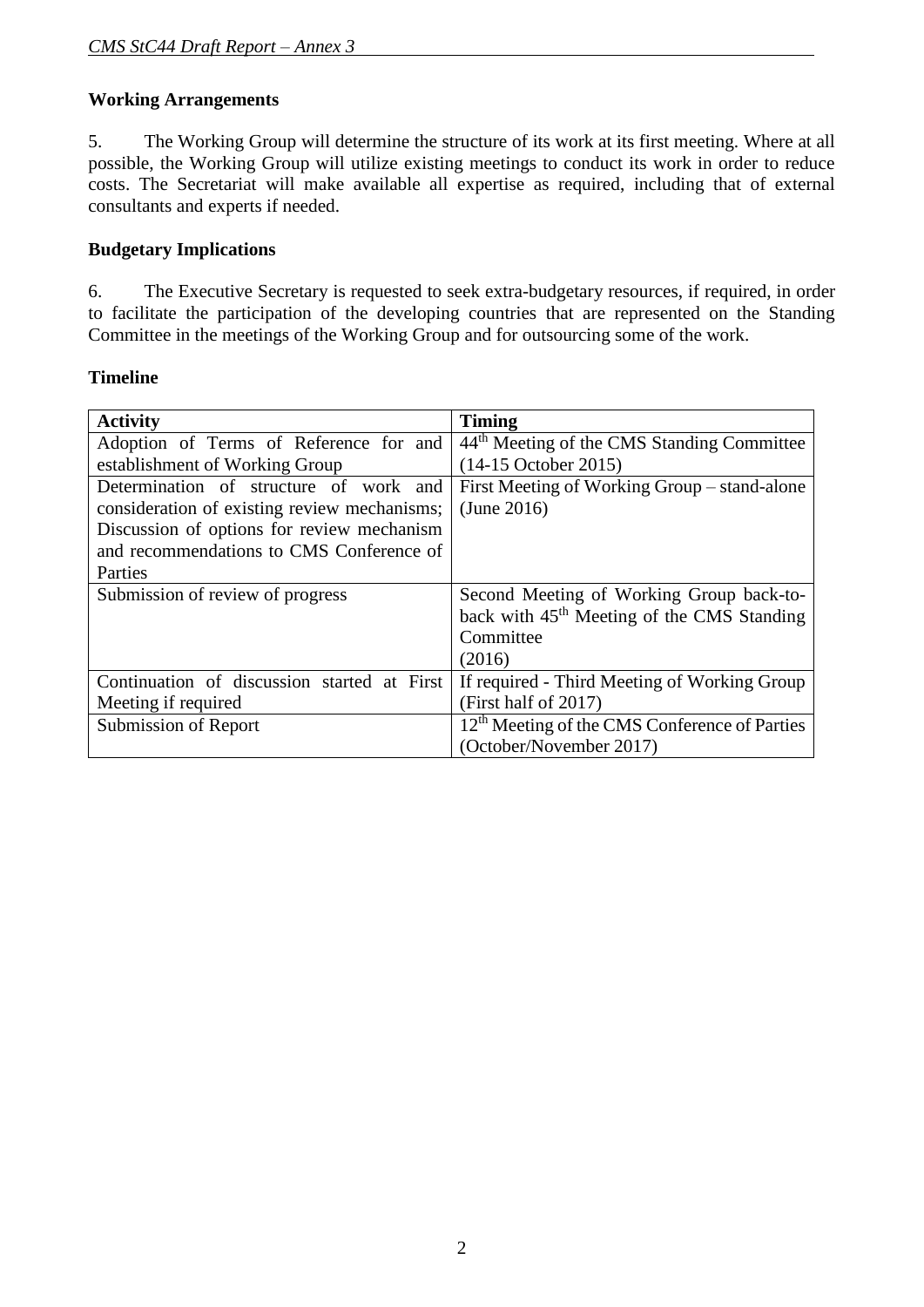

**CMS**



# **CONVENTION ON MIGRATORY SPECIES**

Distribution: General

UNEP/CMS/Resolution 11.7

Original: English

## **ENHANCING THE EFFECTIVENESS OF THE CONVENTION THROUGH A PROCESS TO REVIEW IMPLEMENTATION**

Adopted by the Conference of the Parties at its  $11<sup>th</sup>$  Meeting (Quito, 4-9 November 2014)

*Recalling* that the United Nations Environment Programme, in its *Guidelines on Compliance with and Enforcement of Multilateral Environmental Agreements* (2002), has identified "[s]trengthening of compliance with multilateral environmental agreements … as a key issue";

*Noting* that most major multilateral environmental agreements have established a process for facilitating implementation and providing support to those Parties experiencing difficulties with implementation;

*Aware* that two agreements within the CMS Family, the Agreement on the Conservation of African-Eurasian Migratory Waterbirds (AEWA) and the Agreement on the Conservation of Cetaceans of the Black Sea, Mediterranean Sea and Contiguous Atlantic Area (ACCOBAMS), already have processes for reviewing the effectiveness of implementation measures (AEWA [Resolution 4.6,](http://www.unep-aewa.org/sites/default/files/document/res4_6_establishment_irp_final_0.pdf) *Establishment of an Implementation Review Process* (2008), ACCOBAMS [Resolution 5.4,](http://accobams.org/index.php?option=com_content&view=article&id=1174%3Amop5-final-report-and-resolutions&catid=34&Itemid=65) *ACCOBAMS Follow-up Procedure* (2013));

*Recognizing* that both compliance with the Convention's obligations and the effectiveness of implementation measures are critical to the conservation and management of migratory species;

*Recalling* Article VII, paragraph 5, of the Convention, which provides that "the Conference of the Parties shall review the implementation of this Convention" and may, in particular, "make recommendations to the Parties for improving the effectiveness of this Convention";

*Recalling* [Resolution 10.9,](http://www.cms.int/sites/default/files/document/10_09_future_shape_e_0_0.pdf) Activity 16, of the Future Structure and Strategies for CMS, which establishes a medium-term priority (by COP12–2017) to "improve mechanisms to measure implementation of CMS and its Family … and identification of gaps and propose measures to close these gaps"; and